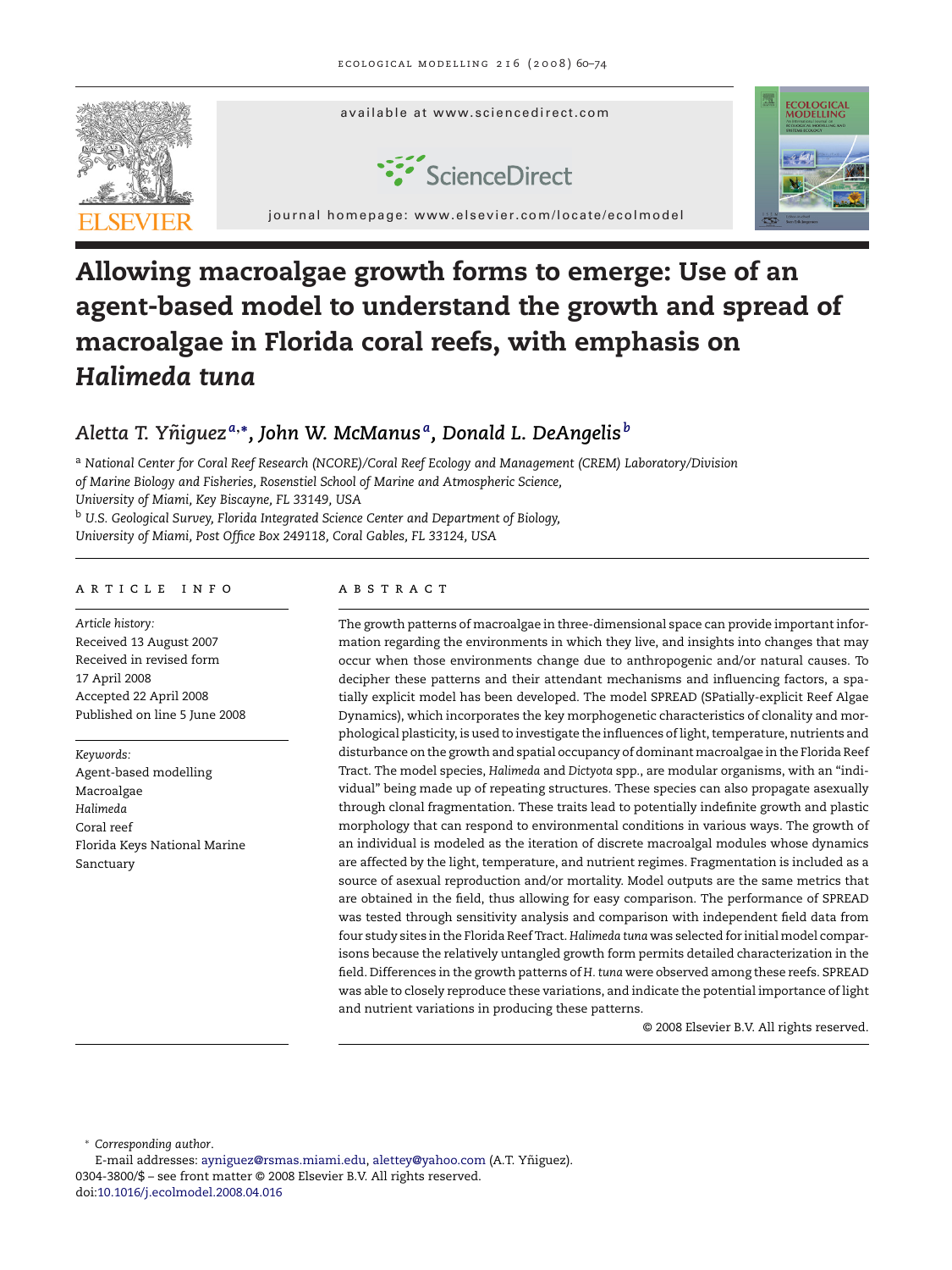#### **1. Introduction**

Macroalgae are important yet largely overlooked components of coral reef ecosystems. They play significant roles in coral reefs, ranging from providing the base of the trophic chain to giving settlement cues to coral larvae ([Morse et al., 1988;](#page-14-0) [Heyward and Negri, 1999\);](#page-14-0) and even helping to cement the reef framework ([Littler and Littler, 1994\).](#page-13-0) Currently, the increasing abundance of fleshy macroalgae on reefs has been a cause of much concern. This has been termed a "phase-shift" (also known as "regime-shift"), wherein coral abundance has declined and given way to macroalgae ([Hughes, 1994; Gardner](#page-13-0) [et al., 2003\).](#page-13-0) This can have large impacts on ecosystem health and function, as well as on the socio-economics of coral reefs [\(McManus et al., 2000; McClanahan et al., 2001\).](#page-14-0) However, there is surprisingly little known about the basic population and community biology of these coral reef macroalgae ([Littler and](#page-13-0) [Littler, 1994\).](#page-13-0) This information is important in understanding the mechanisms of their spread on coral reefs, especially considering their potential to inhibit coral recruitment onto reef substrates ([Kuffner et al., 2006\).](#page-13-0) To investigate these mechanisms, it is potentially instructive to borrow the perspective of macroalgal invasive species studies ([Hill et al., 1998; Ruesink](#page-13-0) [and Collado-Vides, 2006\)](#page-13-0) and focus on how these indigenous macroalgae grow and occupy space explicitly on the reef and on the factors affecting these processes.

Space in which to live, grow, and reproduce is of primary importance to organisms. For sessile species such as macroalgae and many benthic invertebrates in reefs, space is an especially crucial resource ([Paine, 1984; Connell and Keough,](#page-14-0) [1985\).](#page-14-0) For this reason, quantifying and potentially forecasting the amount of space taken up by certain organisms is of importance. However, instead of just asking *how much* space is occupied by which organisms, we can also ask *how* is space occupied by these organisms? Getting at the *how* allows us to explore structural properties that can have consequences for biotic and abiotic interactions and provides the potential for distinguishing characteristics of the organism that can help forecast its space utilization, from which one can then scale up to the spatio-temporal distribution on larger spatial scales.

Investigating *how* macroalgae occupy space is relevant because of a key characteristic that most of them (and many reef benthos) possess: morphological plasticity. A large number of macroalgae exhibit non-deterministic phenotypically plastic growth that enables them to have different morphologies under different environmental conditions ([Lubchenco](#page-13-0) [and Cubit, 1980; Lewis et al., 1987; Collado-Vides, 2002\).](#page-13-0) Knowledge regarding the variety of forms that macroalgae have under varying conditions can give us information about the environment they are experiencing, their potential effect on other organisms and environment itself, and their trajectories of growth.

The clonality and plasticity of growth in many macroalgae and plants have important implications for their ability to occupy and spread through substrate. [Lovett-Doust \(1981\)](#page-13-0) coined the terms "guerilla" and "phalanx" growth strategies to describe the two extremes in the continuum of clonal plant growth and space exploration. Species with a guerilla growth form, as the name implies, have widely spaced and scattered ramets. On the other hand, the ramets of phalanx species grow closely together and advance through space like a front. There exists a rich literature on the relationships of plant/invertebrate clonal morphology and growth to their ecology and evolution [\(Cook, 1985; Jackson and Coates, 1986;](#page-13-0) [Hutchings and Wijesinghe, 1997\).](#page-13-0) However, apart from a few studies [\(Collado-Vides et al., 1997; Collado-Vides, 2002\)](#page-13-0) this approach has not been adapted in the marine realm.

This paper presents a combined modeling and experimental approach in order to investigate the three-dimensional growth of dominant macroalgae in the Florida Reef Tract. The individual-based (or agent-based) model SPREAD (Spatially explicit Reef Algae Dynamics) was used to investigate the influences of growth factors (light, temperature, nutrients), mortality, and disturbance on macroalgal growth and occupation of space. The objective was to help understand the role of these factors on the growth, persistence and spread of these macroalgae in coral reefs. The key characteristics of clonality and morphological plasticity of these species are incorporated in the model, and specific growth patterns emerge, depending on the environmental conditions. Our premise is that, if we have an understanding of the responses of macroalgae to environmental conditions, the growth and morphology of these macroalgae in given locations can give important insights into the environmental conditions affecting them. In addition, such information can allow us to estimate potential space occupation patterns [\(Cain et al., 1995; Sintes et al., 2005\).](#page-13-0)

The primary purpose of this paper is to present a novel approach to modeling macroalgae growth and compare the model-derived results to independent field measurements on one species for which detailed growth data could be obtained. We first introduce SPREAD using [Grimm et al.'s \(2006\)](#page-13-0) ODD (Overview, Design concepts, and Details) protocol; then we investigate model performance by comparing growth patterns (individual number of segments, growth and mortality rates) derived from the model to those observed for one species, *H. tuna*, in four sites in the Florida Keys. The relatively untangled growth form of this species facilitates detailed comparisons with field data. The similarities and differences between model and field results are discussed. Detailed investigation of the results of interspecies interactions and other factors on morphologies and horizontal spread of *H. tuna*, *H. opuntia* and Dictyota spp. will be tackled in subsequent papers (Yñiguez et al., in preparation-a,b; Yñiguez, in preparation).

## **2. Methods**

#### *2.1. Model description*

#### *2.1.1. Overview*

*2.1.1.1. State variables and scales.* The basic unit of SPREAD is the particular species' module, which occupies a location on a three-dimensional spatial grid. A module is defined as the iterating building block of the macroalgae form. There are two types of modules: a thallus module and an attachment structure module. The production of new modules by an existing module is what is deemed as growth and this is affected by space availability, light, temperature and nutrient levels ([Fig. 1\).](#page-2-0) The production of new modules constitutes the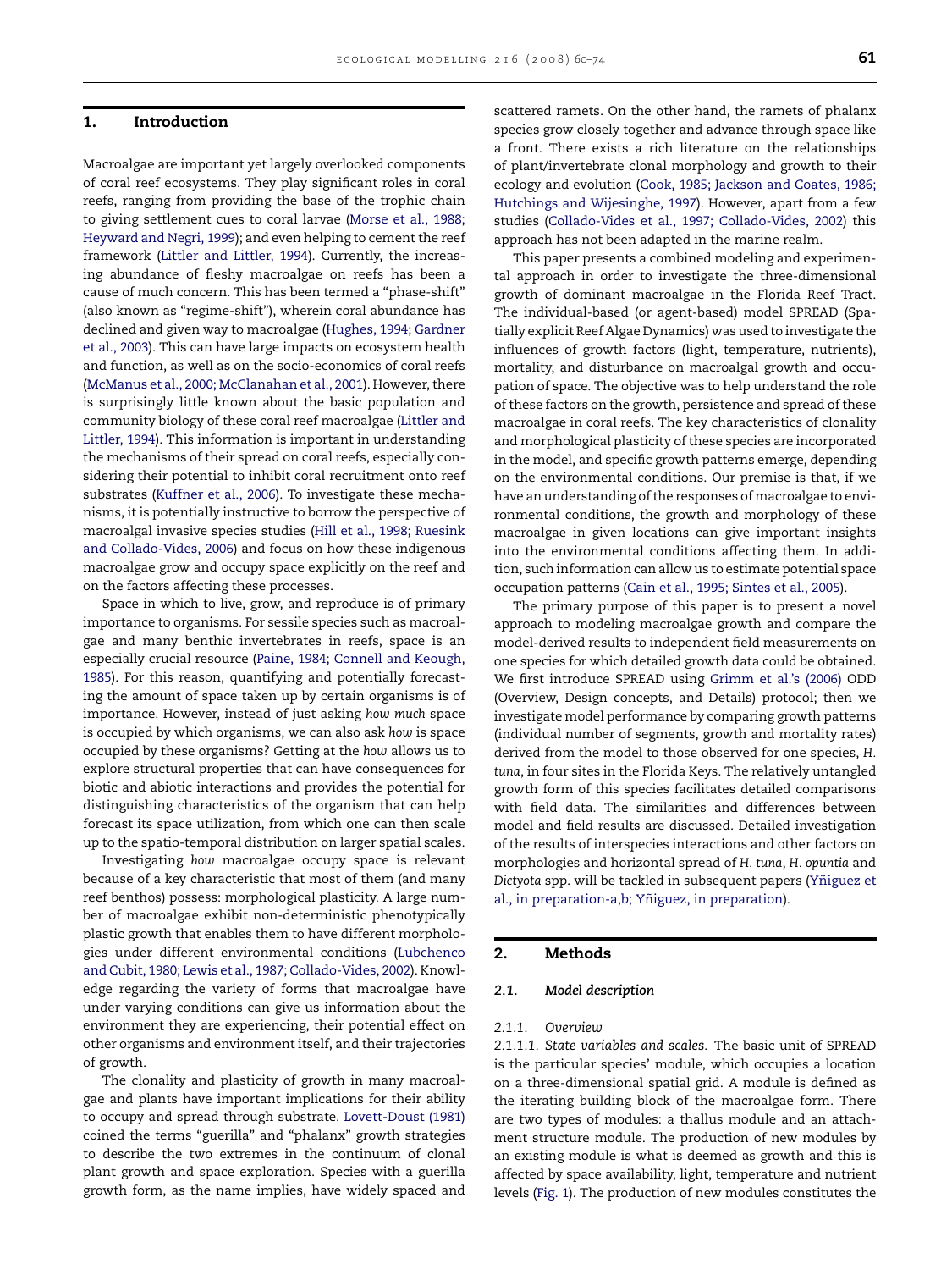<span id="page-2-0"></span>

**Fig. 1 – Conceptual diagram of the agent-based model for reef macroalgae dynamics. Pictures of** *Halimeda tuna* **and** *Dictyota menstrualis* **illustrate their respective thallus modules.**

growth of each individual alga, and many individuals form the populations of algae that compose the three-species community being investigated in the model. SPREAD only looks at the dynamics of these species within a local three-dimensional patch [\(Fig. 2\).](#page-3-0)

*2.1.1.2. Process overview and scheduling.* The model uses discrete daily time steps. [Fig. 3](#page-3-0) is a flow chart of the events that occur within one time step. All the environmental parameters of light, temperature and nutrients are calculated first. The modules then undergo growth (or production of new modules), as affected by the environmental conditions within their growth search area. New modules are immediately placed into the grid. After this growth process, modules are removed or rearranged due to death/transport of fragments or survival of fragments, respectively. The calculation of morphometrics (e.g., total number of modules, individual algae width and height, growth rates) are scheduled next. The very last process scheduled is the transformation of the 3-D grid into a 2-D grid from which the percentage cover of each macroalgal species is calculated by simulating a "virtual diver" conducting a percent cover survey using a quadrat.

#### *2.1.2. Design concepts*

*2.1.2.1. Emergence.* The growth patterns of individual algae emerge from the "decisions" of each module. It follows that the population and community properties of the macroalgae are also emergent. The decision of the modules to grow or not and where to grow are represented by rules that are contingent on current conditions, which are embodied in empirically derived regression curves. Mortality and fragmentation processes are modeled using empirical rules as well. Adaptation and fitness seeking behavior are only implicitly represented through these empirical rules for module production.

*2.1.2.2. Sensing.* Each module "knows" its species, type (attachment structure or thallus), which modules it has produced, and its location (*x*, *y*, *z* coordinates). It can also "sense" the light, temperature and nutrient levels in cells adjacent to it.

*2.1.2.3. Interaction.* Indirect exploitative interaction occurs between modules through competition for space and shading effects that depend on tissue transparency. The model permits direct interaction between *Dictyota* and *H. tuna* or *H. opuntia*, although this option was not used in the current analysis. *Dictyota* modules can overgrow *Halimeda* modules and thus directly affect their growth ([Beach et al., 2003\).](#page-13-0)

*2.1.2.4. Stochasticity.* The growth parameters that the modules use in their decisions to grow in response to their environment are probabilities that are drawn from empirical probability distributions. This approach was used because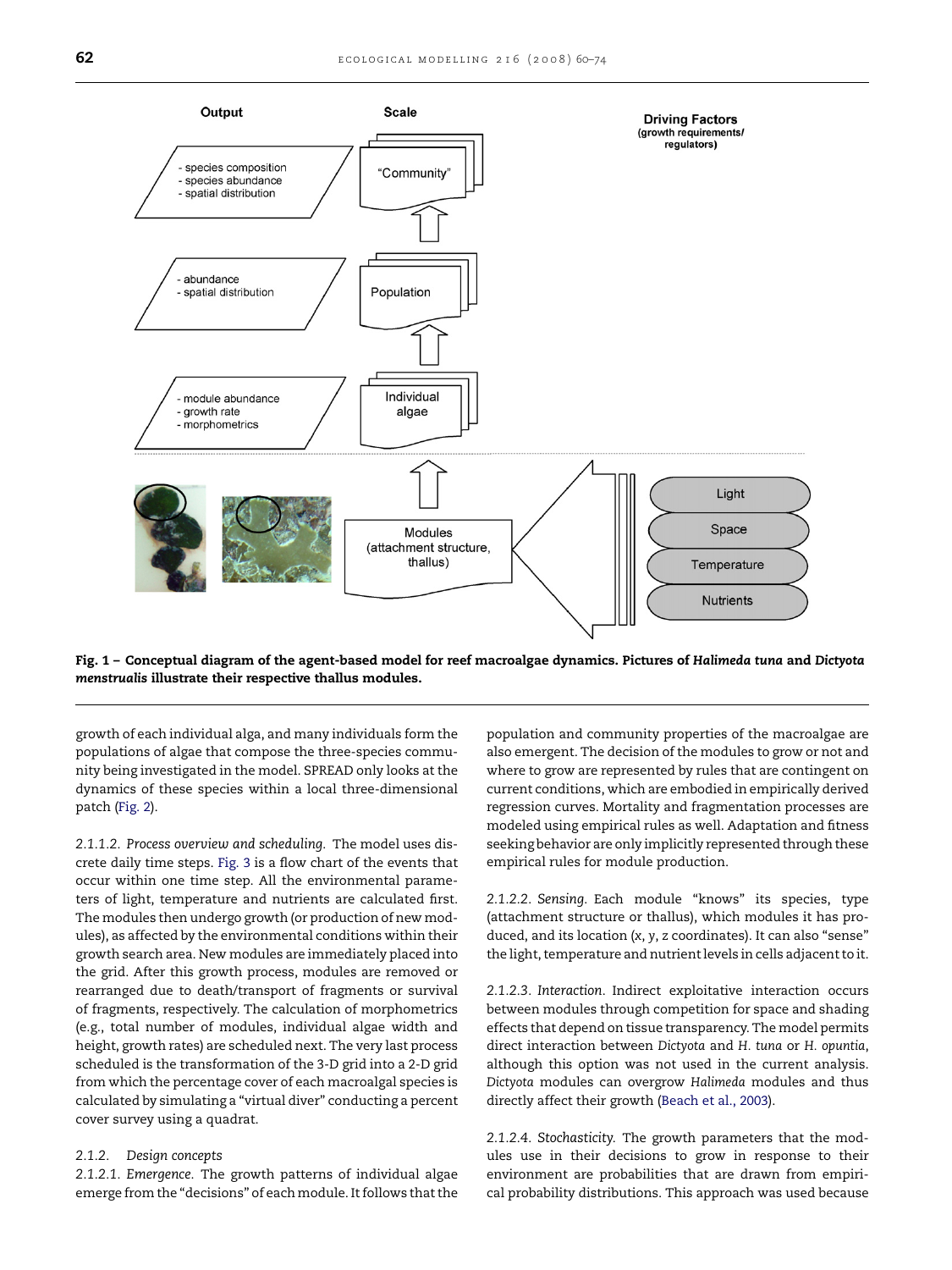<span id="page-3-0"></span>

**Fig. 2 – Visual output of SPREAD showing representations of** *Halimeda tuna* **(base: light green square; thallus: dark green triangle),** *Halimeda opuntia* **(base: white square; thallus: blue-green triangle),** *Dictyota* **sp. (base: grey square; thallus: yellow square) growing in a 3D grid. Visual output of SPREAD showing representations of** *Halimeda tuna* **(base: medium gray square; thallus: dark gray triangle),** *Halimeda opuntia* **(base: white square; thallus: medium gray triangle),** *Dictyota* **sp. (base: dark gray square; thallus: light gray square) growing in a 3D grid. (For interpretation of the references to color in this figure legend, the reader is referred to the web version of the article.).**

the purpose of this model is to explore the variation in the potential growth patterns of these macroalgae at the higher individual, population and community levels, as well as to reflect the inherent stochasticity in module production of these macroalgae wherein they grow in unpredictable spurts ([Hillis-Colinvaux, 1980; Multer and Clavijo, 2004\).](#page-13-0) Mortality and fragmentation parameters are drawn from normal probability distributions based on empirical data where available. This also applies to the environmental parameters of light and temperature, but not nutrients, which are not represented as continuous variables, but instead are coarsely represented using three nutrient levels.

*2.1.2.5. Collectives.* Modules are grouped into species-specific individual macroalgae.

*2.1.2.6. Observation.* The model produces, as output, metrics that are similar to those obtained from real life studies. The main data used for testing and analyses are at the individual level: number of modules (segments) per individual, module production rate (or individual growth rate), individual algal width and height. At the higher levels, the number of individual algae per species, percent cover and absolute area occupied can be calculated.

#### *2.1.3. Details*

*2.1.3.1. Initialization.* At the start of a model run, the number of base modules per species of macroalgae and the factors and particular settings to be included are set. Light, temperature and nutrients can each be turned on or off. The model can be run using, alternatively, one season, or two seasons; fragmentation or no fragmentation; fragment survival or the lack thereof; and *Dictyota* overgrowth of *Halimeda* or not.

*2.1.3.2. Input. Space and depth*. The 3-D grid is divided into cells that have a  $1 \text{ cm} \times 1 \text{ cm}$  dimension. The substrate is represented as the bottom of the 3-D grid. The top of the 3-D grid,



**Fig. 3 – Flow chart of elements and processes occurring at each time step (1 day) in SPREAD. (1) Environmental values are set first that affect the decision of a module to produce a new module. (2) Module decides to produce a new module based on the environmental conditions in the cells around it and the species' branching rules. (3) Modules at the edges can be randomly picked to fragment. These fragments may or may not survive. The accumulation of a string of modules forms the individual macroalgae.**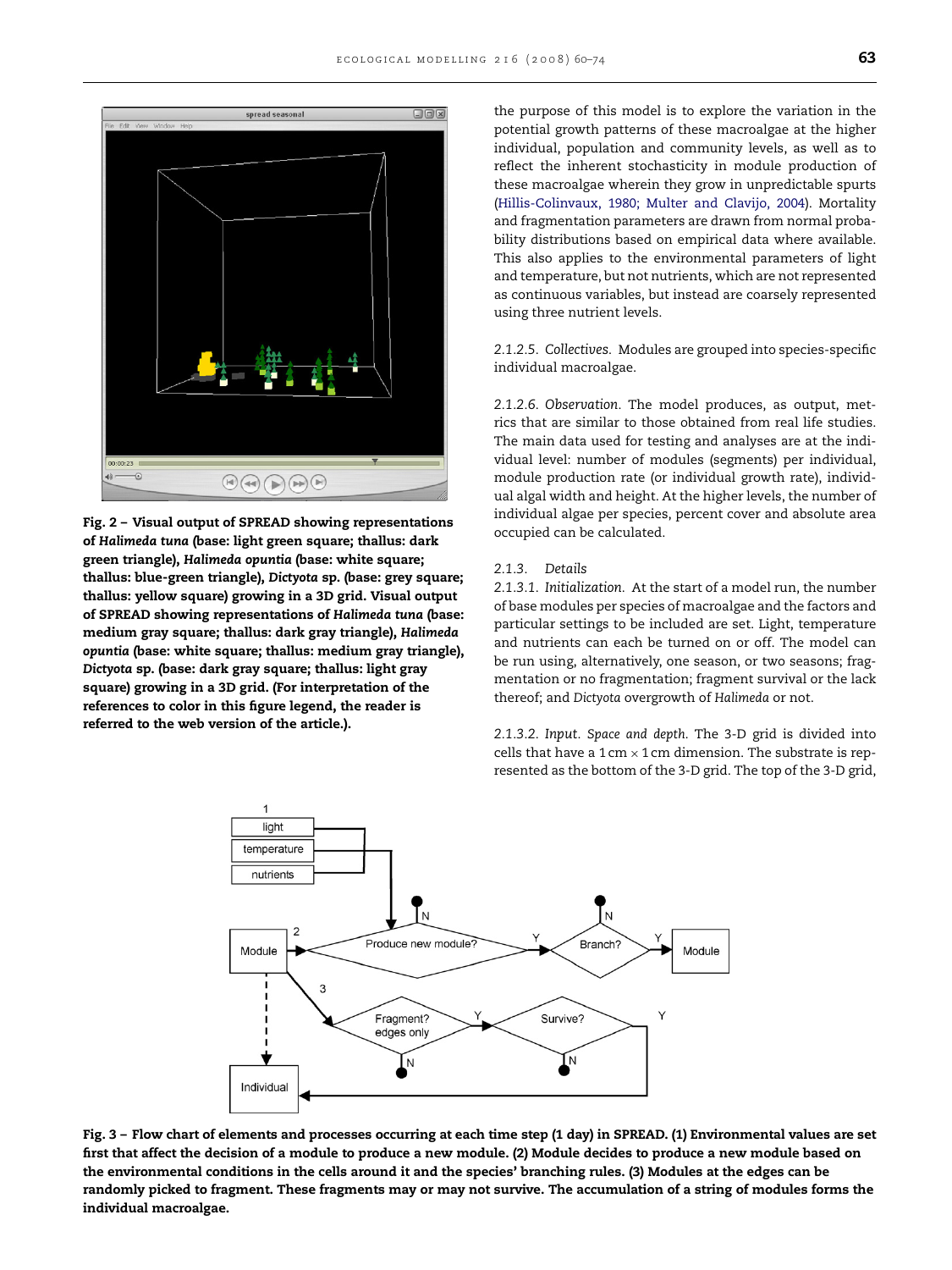<span id="page-4-0"></span>however, is not necessarily the water's surface and is truncated here since the macroalgae being studied do not grow tall like kelp species, as well as to conserve computational resources. Cells occupying the same horizontal plane within the 3-D grid have the same depth value.

*Light*. Irradiance was modeled using the Beer–Lambert law:

 $I_{\text{depth}} = I_0 e^{-k(\text{depth})}$  (1) where,

*I*depth = irradiance at depth; *I*<sup>0</sup> = surface irradiance; *k* = attenuation coefficient; depth = depth of cell.

The irradiance a cell receives is modified by shading due to the presence of macroalgae modules within three cells above it; representing shading effects. *Halimeda tuna* modules are considered opaque.

Irradiance data are in Photosynthetically Active Radiation or PAR (µmol $qu$ antam $^{-2}$ s $^{-1}$ ). The average surface irradiances with standard deviations from each field site were used. These PAR values were taken using a LI-COR LI-193 Spherical Underwater Quantum Sensor. The attenuation coefficients for each season and habitat type (patch reef and offshore spur and groove reefs) were obtained from the longterm monitoring database of the Southeast Environmental Research Center (SERC) at Florida International University ([http://serc.fiu.edu/wqmnetwork/\)](http://serc.fiu.edu/wqmnetwork/).

*Temperature*. Temperature is uniform for all cells within the 3-D grid, but can be varied temporally. The average temperatures for each season and habitat type were obtained from the SERC database as well.

*Nutrients*. Similar to temperature, nutrient level is uniform for all cells within the 3-D grid, but can be varied temporally. This factor is only coarsely represented using three categories: low, ambient and high.

*2.1.3.3. Submodels. Growth*. *H. tuna* tends to grow using only one plane or in a flat manner [\(Littler and Littler, 2000\).](#page-13-0) In the simulations, the mother module (i.e., the module potentially producing a new module), considers only the three spatial cells directly above it and the two cells to the sides in the *x*–*y* plane. If conditions allow for it, the cell directly above it is the first priority in the location of a newly produced module. The next most likely options are any of the four cells to the sides but still above the mother module and the least likely options are the cells immediately to its sides. For these last two options, the specific choice depends on availability or is randomly chosen if the cells are available. The decision on the location of the new modules produced is discussed more under the *Branching* subsection below.

The overall growth probability of *H. tuna* is specified by:

$$
P(\text{growth}) = P(\text{growth}_{\text{light}}) \times P(\text{growth}_{\text{temperature}})
$$
  

$$
\times P(\text{growth}_{\text{nutrients}})
$$
 (2)

*H. tuna*'s modeled response to light is based on laboratory growth experiments where specimens collected from the field sites were subjected to varying light regimes and segment production rates were measured. The results in terms of the probability of producing a new segment per day were fit to the [Platt et al. \(1980\)](#page-14-0) curve using least squares non-linear regression. This particular equation was used because [Beach](#page-13-0) [et al. \(2003\)](#page-13-0) found a good fit with this equation and the photosynthesis–irradiance curve of *H. tuna*, and because photosynthesis was highly linearly correlated with growth. The data points obtained in the growth experiments showed a similar trend of increasing growth as irradiance increased initially then sloped downwards at higher irradiance values.

 $P(\text{growth}_{\text{light}})$ 

= probability of producing a new module given the light level

$$
=a(1-e^{-bI/a})e^{-cI/a} \tag{3}
$$

where,

*I* = irradiance in PAR or µmol m<sup>−2</sup> s<sup>−1</sup>.

The probabilities obtained from the experiments were very low, and therefore the parameters were scaled up to allow reasonable growth rates to occur in the model. The original values of the scaling parameters *a* and *b* (0.0003 and 0.08, respectively) in the fitted equation, yielded virtually no growth since the peak growth probability was at 0.01, these were shifted to 0.01 and 0.04 to allow for a higher peak growth probability where qualitatively more sensible growth rates were observed. As much as it would be desirable to have the exact same conditions in the aquaria as that found in the field, this is impossible; thus a parameter correction was necessary. Water motion simulating surge and currents could not be replicated in the aquaria. This could have potentially lowered growth rates by decreasing boundary layer fluxes ([Hurd, 2000\),](#page-13-0) however, this effect should be uniform across the light treatments.

A normal probability distribution was used to represent the response of *H. tuna* to different temperature levels, wherein the optimal temperature lies within 27–29 ◦C ([Hillis-Colinvaux,](#page-13-0) [1980\).](#page-13-0)

P(growth<sub>temperature</sub>)

= probability of growing given the temperature level

$$
=\frac{1}{\sqrt{2\Pi\sigma}}\,\mathrm{e}^{-(\left(\mathrm{t}-\mathrm{\bar{t}}\right)^2/2\sigma^2)}\tag{4}
$$

where,

*t =* temperature in degree Celsius (◦C);  $\bar{t}$  = mean optimum growth temperature;

 $\sigma$  = standard deviation.

Nutrients are the most coarsely represented of the modeled factors. Growth probabilities for the macroalgae are assigned to the three categories of low, average and high nutrient conditions. These can be changed depending on the hypothesis to be tested. For example, scenarios can be constructed such that high nutrient conditions have higher growth probabilities and the results compared to observed data to test the hypoth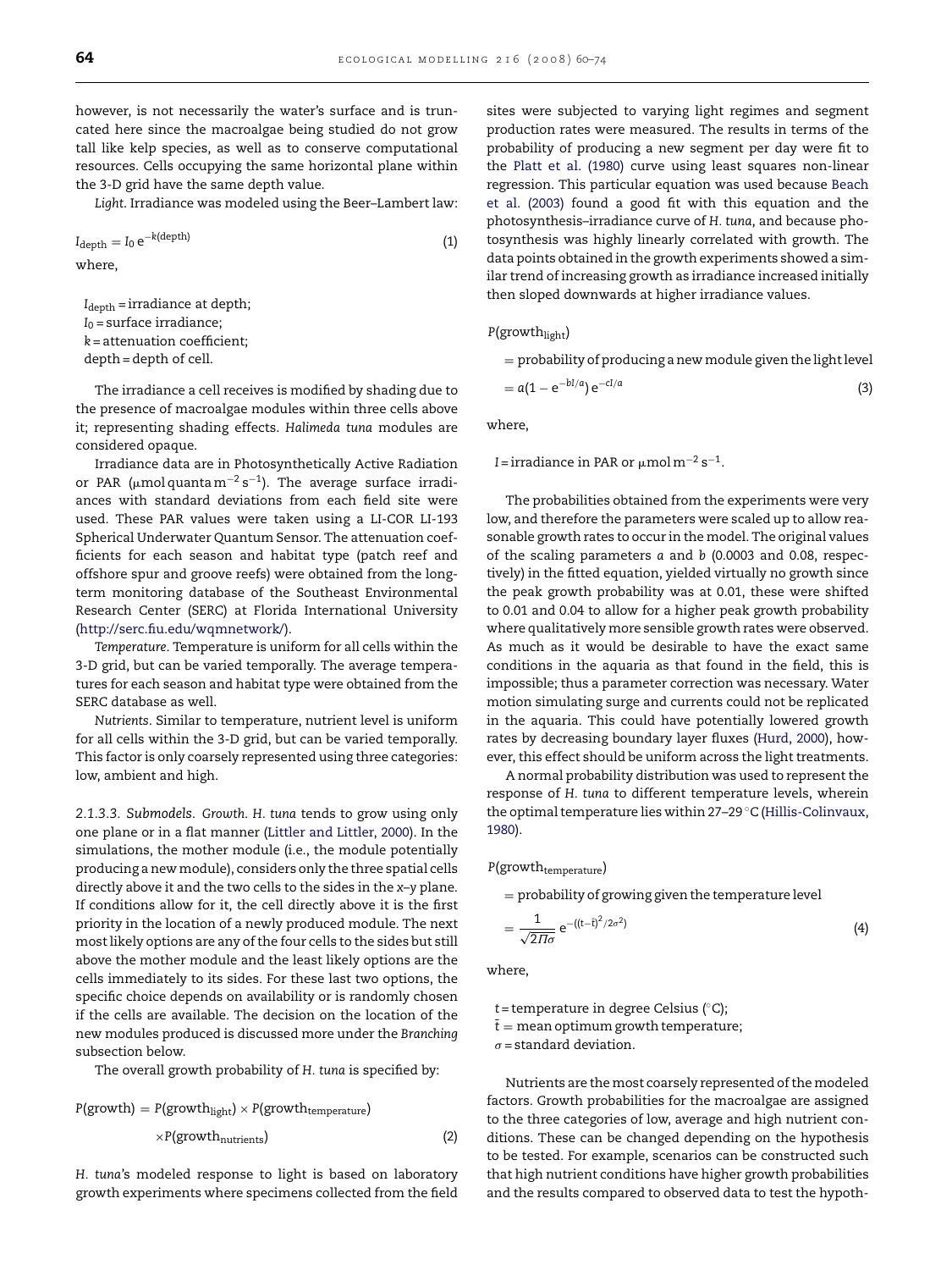<span id="page-5-0"></span>esis that increased growth and cover of macroalgae is due to overcoming nutrient limitation ([Littler, 1980\).](#page-13-0)

$$
P(\text{growth}_{\text{nutrients}})
$$

= probability of growing given the nutrient conditions

$$
= \begin{cases} x_{\text{low}}, & \text{for low nutrient conditions} \\ x_{\text{average}}, & \text{for ambient nutrient conditions} \\ x_{\text{high}}, & \text{for high nutrient conditions} \end{cases} \tag{5}
$$

*Branching*. The decision of a module to produce a new module also depends on where it (the mother module) is located within the thallus of the individual alga (its branch order). This is modeled using a gamma curve to simulate higher probability of producing new segments if the mother segment is situated lower (towards the substrate and lower branch order) within the body of the macroalga:

## P(branching<sub>order</sub>)

= probability of producing a new module based

on branch order

$$
= Oab e^{-0c}
$$
 (6)

where,

*O* = branch order of mother module;

*a* = parameter for first slope shape;

*b* = scaling parameter;

*c* = parameter for second slope shape.

This allows *H. tuna* to maintain an upright and biomechanically stable form by preventing the higher portions from overwhelming the lower portions in weight. Production of a new module is additionally dependent on the number of "offspring" modules that the module has already produced. This is modeled using a negative linear model to represent the limit in producing modules as the number of offspring modules increases:

## P(branching<sub>branches present</sub>)

= probability of producing a new module given number

of previous modules produced =  $m$  numbranches +  $b$  (7)

where,

#### *m* = slope;

numbranches = number of modules previously produced by mother module;

*b* = intercept.

*H. tuna* in the field have been seen to have a maximum of five branches or offspring modules. [Fig. 4](#page-6-0) illustrates the rules governing the potential location of the modules produced.

*Fragmentation and mortality*. Fragmentation is a process in which algal modules are severed from the attached individual alga. These fragments are formed through breakage due to herbivores or hydrodynamic forces, and they subsequently can survive and reattach to form new individuals. Fragmentation in SPREAD occurs only from the edges. Modules with no offspring modules are considered "edge" modules. A percentage of these edge modules is chosen randomly to start the fragments with. The sizes of the fragments are randomly drawn from a normal distribution parameterized with the mean of fragment sizes and standard deviation based on a study of the *H. tuna* fragment pool at Conch Reef by [Walters et](#page-14-0) [al. \(2002\). I](#page-14-0)f the fragments are not allowed to survive, this is considered mortality, and they are removed from the model. However, if the fragments are allowed to survive, the probability of surviving is based on estimates from the field study of [Vroom et al. \(2003\). T](#page-14-0)he locations of the newly settled fragments within the grid are then randomly assigned.

#### *2.2. Sensitivity analysis*

Parameters were varied 10 or 20% below and above the default values ([Table 1\) a](#page-7-0)nd one parameter was varied at a time while holding the rest at the default values. The equations were plotted based on the parameters varied. These were visually inspected, and 20% variation was used when the differences in the plotted curves were very slight at 10% (i.e., the curves still overlapped and were similar to the default and each other). The effect of varying the parameters in the equations governing branching (branch order and branch present), light, and nutrients were investigated ([Table 2\).](#page-7-0) For the light parameters, *a* was also adjusted while *c* was changed in order to preserve the general shape of the curve. The number of modules per individual and the new segment production rates were used as model outputs in the sensitivity analysis. In order to obtain a sensitivity index, the values for each parameter were scaled, and their relationships to the two morphometrics were analyzed separately using linear regression ([Cunningham, 2007;](#page-13-0) [Railsback et al., submitted for publication\) a](#page-13-0)fter initially verifying that no non-linear relationships existed, and that appropriate assumptions were met. The slope of the derived line is the sensitivity index, which gives quantitative information on the magnitude of the effect of a parameter on model results.

## *2.3. Measuring H. tuna morphometrics in the Florida Keys*

The model-derived results were compared with morphometrics and growth data only of *H. tuna* in the Florida Reef Tract. The growth pattern of *H. tuna* allowed for detailed tracking of the growth of the segments through time, which could not be done with *H. opuntia* and *Dictyota* due to their highly clumped and fragile (for *Dictyota)* morphologies.

#### *2.3.1. Study site*

This study used two inshore patch reefs (Coral Gardens and Cheeca Patch), and two offshore spur and groove reefs (Little Grecian and French Reef) in the Florida Keys National Marine Sanctuary [\(Fig. 5\).](#page-9-0)

#### *2.3.2. Model species*

*H. tuna* is a calcareous alga belonging to the Order Chlorophyta. It attaches onto the reefs using filamentous holdfasts. The segments are green, lightly calcified, disc-like and roughly tri-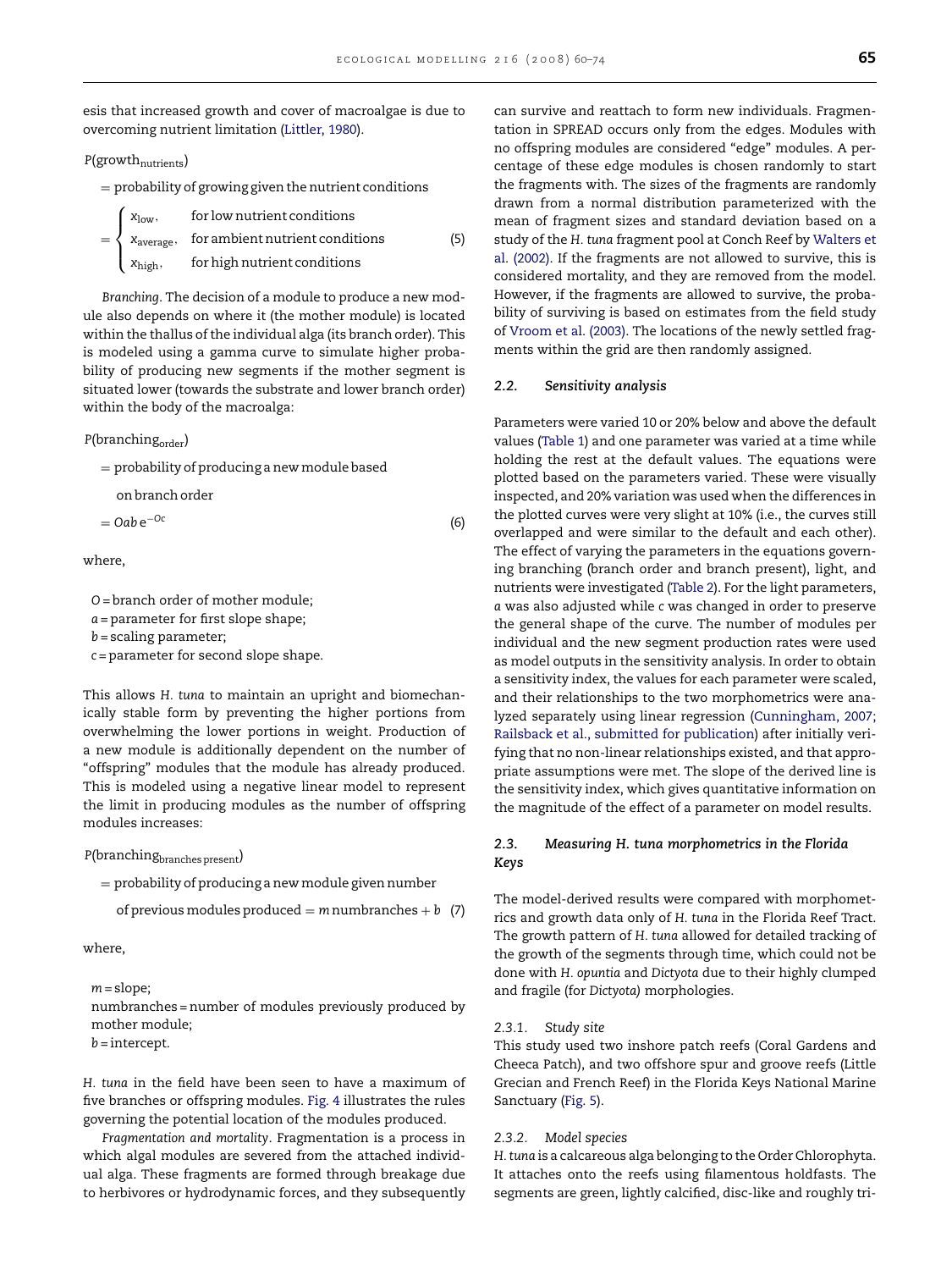<span id="page-6-0"></span>

**Fig. 4 –** *Halimeda tuna* **form and branching rules. One module is illustrated in (a) and its general form is illustrated in (b) while an actual photo is seen in (c). The box diagram is a two-dimensional front view perspective of where new modules are produced. The module that will produce another module is represented by the olive circle. The numbers represent preference for where the new module will be placed. Thus, if it is available and the growth probability as influenced by light, temperature and nutrients allows for it, a new module will preferably be produced directly on top of the mother module. The next preferences are the two cells above and to the sides, and the last are the ones immediately to the sides.** *Halimeda tuna* **form and branching rules. One module is illustrated in (a) and its general form is illustrated in (b) while an actual photo is seen in (c). The box diagram is a two-dimensional front view perspective of where new modules are produced. The module that will produce another module is represented by the gray circle. The numbers represent preference for where the new module will be placed. Thus, if it is available and the growth probability as influenced by light, temperature and nutrients allows for it, a new module will preferably be produced directly on top of the mother module. The next preferences are the two cells above and to the sides, and the last are the ones immediately to the sides. (For interpretation of the references to color in this figure legend, the reader is referred to the web version of the article.).**

angular in shape [\(Littler and Littler, 2000\).](#page-13-0) They can reproduce sexually through the synchronous release of gametes typically several times in the summer months ([Clifton, 1997; Vroom et](#page-13-0) [al., 2003\).](#page-13-0) Sexual reproduction leads to the death of the entire thallus, which is termed as holocarpic reproduction. Asexual reproduction via fragmentation is an important component of their life history [\(Walters et al., 2002\).](#page-14-0)

#### *2.3.3. Measuring H. tuna*

*H. tuna* were tagged and monitored for growth rates and patterns during Fall 2004, Winter and Summer 2005. At the beginning of the sampling season, 15–20 macroalgae were randomly tagged using haphazardly deployed transects. Tagging consisted of securing a twist tie around the base of the macroalgae and hammering a masonry nail beside it with a unique number. The individuals were relocated every week for at least 4 weeks per season and digital photographs were taken against a white scaled background. These photos were subsequently analyzed for various morphometrics [\(Haddad](#page-13-0) [and Ormond, 1994; Kaandorp and Kubler, 2001; Vroom et al.,](#page-13-0) [2003\):](#page-13-0) number of segments, number of new segments, and number of segments lost.

## *2.4. Statistical analyses*

Repeated measures ANOVA was used to analyze the data on growth rates and patterns of tagged *H. tuna*. Data were transformed as necessary to conform to assumptions of normality and homogeneity of variances. The specific transformations are defined as the results are elaborated. Tukey's Honest Significant Difference was used for multiple comparisons between means. If the data did not meet parametric test assumptions, the non-parametric Kruskal–Wallis was used to compare means and Dunn's Test to carry out multiple comparisons.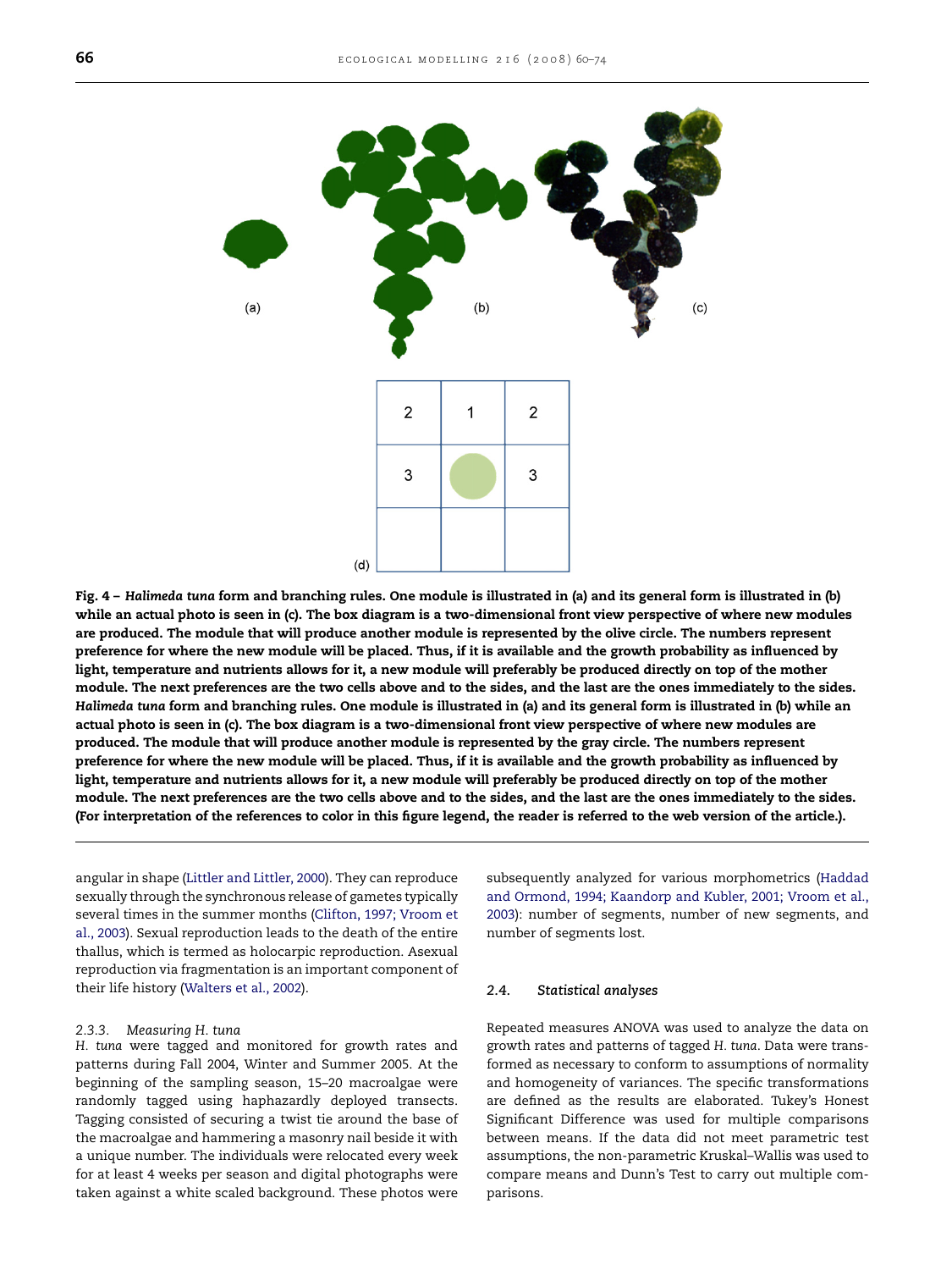<span id="page-7-0"></span>

| Table 1 - Parameters in SPREAD that are held constant in all the scenario runs |                                                                                    |              |                |                                                                                           |
|--------------------------------------------------------------------------------|------------------------------------------------------------------------------------|--------------|----------------|-------------------------------------------------------------------------------------------|
| Parameter                                                                      | Description                                                                        | Unit         | Value          | Source                                                                                    |
| Season                                                                         | One static or two seasons;<br>make use of seasonal values<br>where specified       |              | $\overline{2}$ |                                                                                           |
| Light                                                                          |                                                                                    |              |                |                                                                                           |
| Allow shading?                                                                 | If shading will occur or not                                                       | Boolean      | True           |                                                                                           |
| Tissue transparency                                                            | Amount of light that a module<br>will allow through to the cells<br>below it       | Fraction     | $\overline{0}$ | H. tuna segments are solid and<br>opaque                                                  |
| Number of cells affected by shading                                            | Number of cells below module<br>that will be affected by its<br>shade              | Cells        | 3              | Estimated <sup>a</sup>                                                                    |
| Branching (Halimeda tuna)                                                      |                                                                                    |              |                |                                                                                           |
| Branch order                                                                   | Curve for effect of branch order<br>on producing a new module                      |              |                |                                                                                           |
| $\it a$                                                                        |                                                                                    |              | 0.2            | Estimated <sup>a</sup>                                                                    |
| $\mathbf b$                                                                    |                                                                                    |              | 0.5            | Estimated <sup>a</sup>                                                                    |
| $\mathsf{C}$                                                                   |                                                                                    |              | 0.3            | Estimated <sup>a</sup>                                                                    |
| Branch present                                                                 | Line for effect of number of<br>modules already produced on<br>producing a new one |              |                |                                                                                           |
| Slope                                                                          |                                                                                    |              | $-0.14$        | Estimated <sup>a</sup>                                                                    |
| Intercept                                                                      |                                                                                    |              | 0.7            | Estimated <sup>a</sup>                                                                    |
| Mortality                                                                      |                                                                                    |              |                |                                                                                           |
| Fragments                                                                      |                                                                                    | Fraction     | 0.01           | Optionb                                                                                   |
| Light curve (Halimeda tuna)                                                    |                                                                                    |              |                |                                                                                           |
| a                                                                              |                                                                                    |              | 0.01           | Yñiguez (2007)                                                                            |
| $\boldsymbol{b}$                                                               |                                                                                    |              | 0.04           | Yñiguez (2007)                                                                            |
| $\mathsf{C}$                                                                   |                                                                                    |              | 8              | Yñiguez (2007)                                                                            |
| Temperature curve (Halimeda tuna)                                              |                                                                                    |              |                |                                                                                           |
| Mean growth temperature                                                        |                                                                                    | $^{\circ}$ C | 29             | Beach et al. (2003), Biber (2002),<br>Hillis-Colinvaux (1980), Lirman<br>and Biber (2000) |
| Standard deviation                                                             |                                                                                    | $^{\circ}$ C | $\overline{2}$ | Beach et al. (2003), Biber (2002),<br>Hillis-Colinvaux (1980), Lirman<br>and Biber (2000) |

a These were used to best represent the taxonomic descriptions of the species (see text for discussion).

<sup>b</sup> This value was set at a relatively low percentage and the same for all scenario runs since no differences were seen in the segment mortality rates of *H. tuna* individuals between sites.

## **3. Results**

## *3.1. Robust morphometric results in response to varying parameters*

The sensitivity analysis was accomplished by using sitespecific values for the environmental variables depth, light, temperature and nutrients [\(Table 3\).](#page-8-0) Since outcomes for Coral Gardens were found to be similar to those for Cheeca Patch, only the latter was simulated as a representative for the patch reefs. The analysis showed that the outputs obtained from SPREAD were generally robust to uncertainty in the parameters [\(Fig. 6\).](#page-10-0) The sensitivity indices were low and the regressions quite weak overall. The parameters that did show some effect on the average number of modules per individual

| Table 2 - Values of parameters used for sensitivity analysis of SPREAD |           |                                |                                                           |  |  |  |  |
|------------------------------------------------------------------------|-----------|--------------------------------|-----------------------------------------------------------|--|--|--|--|
| Factor                                                                 | Parameter | Percent variation from default | Values used                                               |  |  |  |  |
| Branch order                                                           | $\alpha$  | 20                             | 0.16, 0.2, 0.24                                           |  |  |  |  |
|                                                                        | h         | 10                             | 0.45, 0.5, 0.55                                           |  |  |  |  |
| Branch present                                                         | Slope     | 20                             | 0.13, 0.14, 0.15                                          |  |  |  |  |
|                                                                        | Intercept | 20                             | 0.6, 0.7, 0.8                                             |  |  |  |  |
| Light                                                                  | a         | 10                             | 0.009, 0.01, 0.011                                        |  |  |  |  |
|                                                                        | C         | 20                             | 6, 8, 10 (with a set to 0.008, 0.01, 0.014, respectively) |  |  |  |  |
| <b>Nutrients</b>                                                       |           | 10                             | 0.36, 0.44, 0.54, 0.66                                    |  |  |  |  |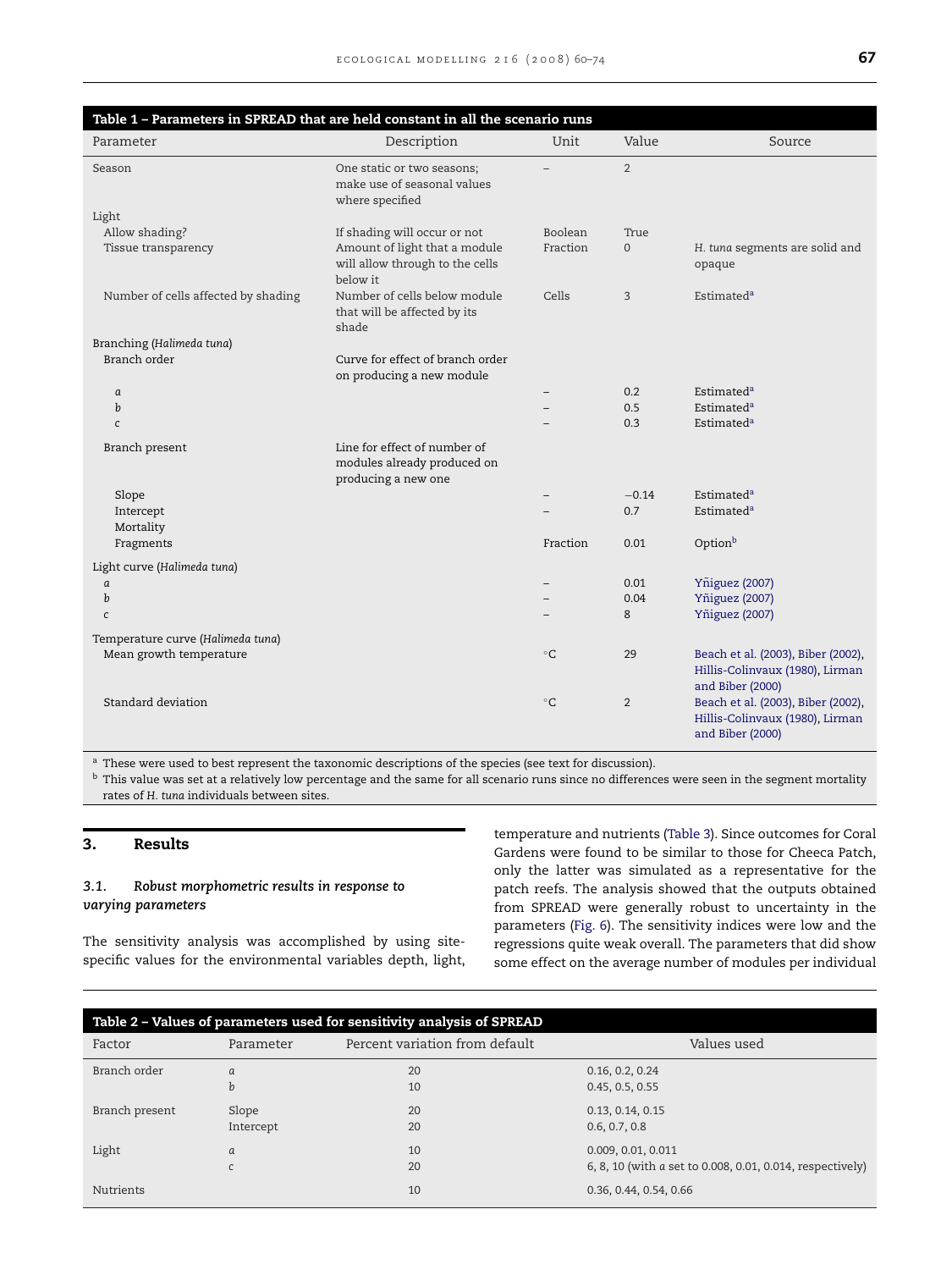<span id="page-8-0"></span>

| Table 3 – Parameters in SPREAD that vary for site-specific scenario runs |
|--------------------------------------------------------------------------|
|--------------------------------------------------------------------------|

| Parameter                     | Description                                    | Unit                                      | Site/scenarios                   |                                  |                                  |                                  | Source                           |                                   |                                           |
|-------------------------------|------------------------------------------------|-------------------------------------------|----------------------------------|----------------------------------|----------------------------------|----------------------------------|----------------------------------|-----------------------------------|-------------------------------------------|
|                               |                                                |                                           | French<br>Reef                   | Little<br>Grecian                | Cheeca<br>Patch                  | Coral<br>Gardens                 | Cheeca Patch<br>(high nutrients) | Coral Gardens<br>(high nutrients) |                                           |
| Depth                         |                                                | m                                         | $\overline{7}$                   | 3.2                              | 3.7                              | 3.7                              | 3.7                              | 3.7                               | Field observation                         |
| Irradiance                    |                                                |                                           |                                  |                                  |                                  |                                  |                                  |                                   |                                           |
| Mean                          | Surface<br>irradiance                          | $\mu$ mol m <sup>-2</sup> s <sup>-1</sup> | 1942                             | 2102                             | 2167                             | 2076                             | 2167                             | 2076                              | Field observation                         |
| Standard devi-<br>ation       | Surface<br>irradiance<br>standard<br>deviation | $\mu$ mol m <sup>-2</sup> s <sup>-1</sup> | 577                              | 646                              | 740                              | 547                              | 740                              | 547                               | Field observation                         |
| Attenuation<br>coefficient    | Irradiance<br>attenuation<br>coefficient       |                                           | Summer:<br>0.26; Winter:<br>0.14 | Summer:<br>0.26; Winter:<br>0.14 | Summer:<br>0.34; Winter:<br>0.23 | Summer:<br>0.34; Winter:<br>0.23 | Summer:<br>0.34; Winter:<br>0.23 | Summer: 0.34; Win-<br>ter: 0.23   | SERC-FIU                                  |
| Temperature                   |                                                |                                           |                                  |                                  |                                  |                                  |                                  |                                   |                                           |
| Mean                          |                                                | $^\circ \text{C}$                         | Summer: 28;<br>Winter: 24        | Summer: 28;<br>Winter: 24        | Summer: 29;<br>Winter: 22.3      | Summer: 29;<br>Winter: 22.3      | Summer: 29;<br>Winter: 22.3      | Summer: 29; Winter:<br>22.3       | SERC-FIU                                  |
| Standard devi-<br>ation       |                                                | $^\circ \text{C}$                         | Summer: 1.4;<br>Winter: 3        | Summer: 1.4;<br>Winter: 3        | Summer: 1.8;<br>Winter: 5.7      | Summer: 1.8;<br>Winter: 5.7      | Summer: 1.8;<br>Winter: 5.7      | Summer: 1.8; Winter:<br>5.7       | SERC-FIU                                  |
| Nutrients level               |                                                | $1$ — $low$                               | $\overline{2}$                   | $\overline{2}$                   | $\overline{2}$                   | $\overline{2}$                   | 3                                | 3                                 | Exploratory<br>and<br>SERC-FIU (relative) |
|                               |                                                | 2-medium<br>$3$ —high                     |                                  |                                  |                                  |                                  |                                  |                                   |                                           |
| Nutrient growth probabilities |                                                |                                           |                                  |                                  |                                  |                                  |                                  |                                   |                                           |
| Average<br>High               |                                                | Fraction<br>Fraction                      | 0.4                              | 0.4                              | 0.4                              | 0.4                              | 0.6                              | 0.6                               | Exploratory<br>Exploratory                |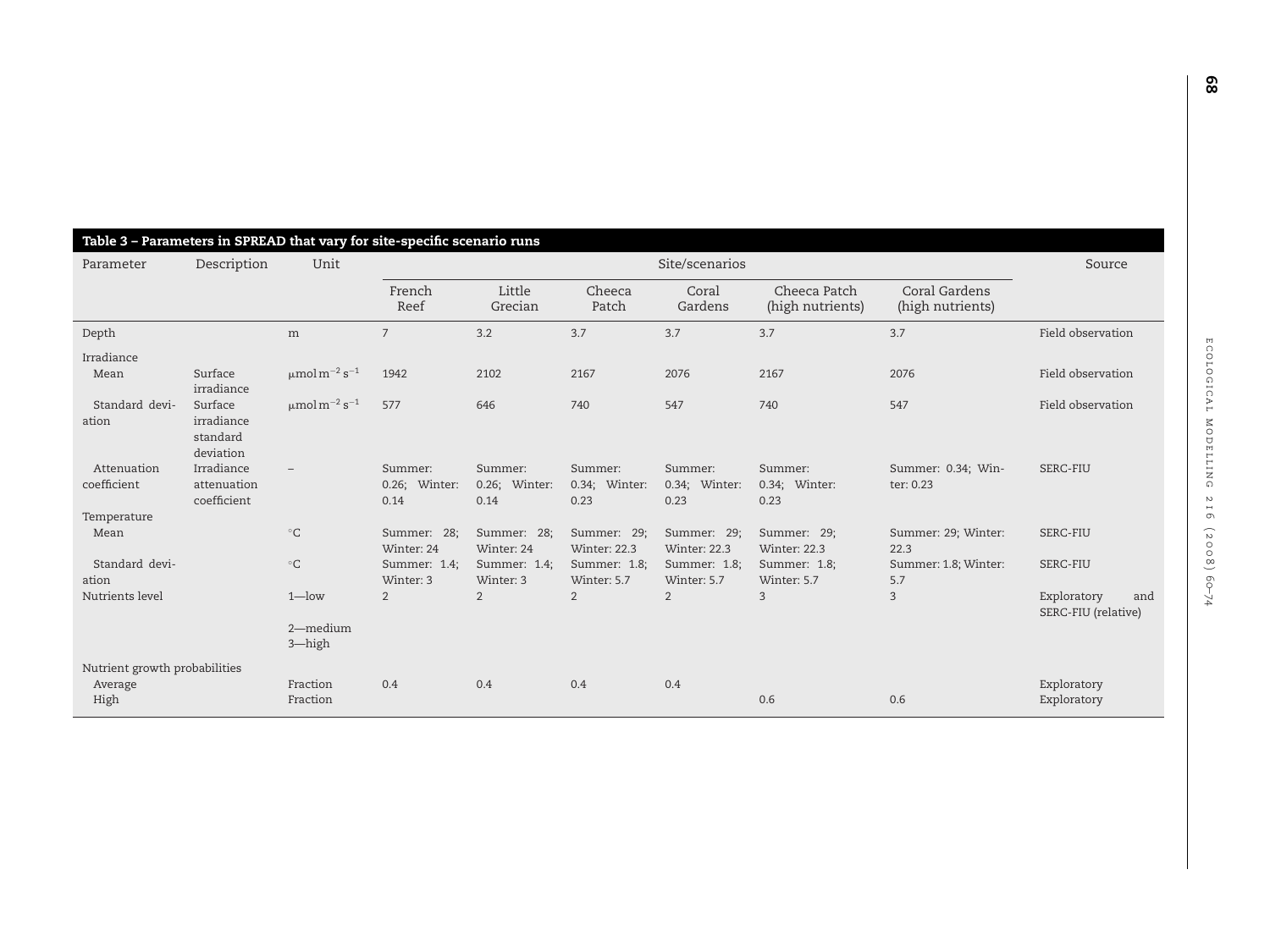<span id="page-9-0"></span>

and new module production rates were the variables that were of interest: the shape parameter *c* for the light growth curve (Eq. [\(3\)\),](#page-4-0) and the nutrient growth probability (Eq. [\(5\)\).](#page-5-0) Widening the light growth curve (i.e., increasing the light levels at which growth is not photo-inhibited), and increased nutrient growth probabilities led to higher number of modules and increased growth rates.

## *3.2. Model results: running SPREAD using site-specific scenarios*

SPREAD was run using growth parameters for *H. tuna* that were held constant ([Table 1\),](#page-7-0) while the environmental parameters were different for each site ([Table 3\).](#page-8-0) The differences between the sites were depths and light levels, while attenuation coefficients and seasonal temperatures varied only between the two habitat types. Nutrient and mortality values were equal. A model run was initialized with ten individuals of *H. tuna* in a 30 cm  $\times$  30 cm  $\times$  30 cm grid and allowed to run for 1000 days. Each scenario was run 30 times and the averages obtained.

The average number of segments, or modules, of *H. tuna* individuals varied between the simulated sites ([Fig. 7\).](#page-12-0) French Reef had the highest number of segments per individual, while Little Grecian had the lowest ([Table 4\).](#page-11-0) The numbers of segments at the two inshore patch reefs, Cheeca Patch and Coral Gardens, were situated in the middle of these two extremes and were not significantly different from each other. The segment production rate per individual algae followed the same trend as the number of segments, wherein French had the highest segment production rate, Little Grecian the lowest and the two patch reefs were in the middle [\(Table 4\).](#page-11-0)

## *3.3. In situ differences in H. tuna growth patterns between habitat types*

There was a significant difference in the number of segments an individual *H. tuna* had between sites [\(Table 4\).](#page-11-0) Similar to the model results, individuals at French Reef had the most segments, while individuals at Little Grecian had the fewest. The two inshore patch reefs, Cheeca and Coral Gardens, were again located in the middle ([Fig. 7\).](#page-12-0)

When growth rates between sites were compared, they were only weakly different [\(Table 4\).](#page-11-0) However, the pattern was similar to that of the number of segments/individual, with French Reef tending to have high growth rates, and Little Grecian tending to have low growth rates. Cheeca Patch was also more similar to French Reef, while Coral Gardens tended to have low values like Little Grecian.

Looking at mortality rates, there was no difference observed between sites ([Table 4\).](#page-11-0)

## **4. Discussion**

## *4.1. Using SPREAD to investigate potential factors influencing H. tuna growth pattern variations*

The sensitivity analysis showed that SPREAD was generally robust to uncertainty in the parameters. Changes in the parameters would primarily affect the magnitudes of the morphometrics; however, the relative patterns obtained for the simulated sites would not be different. The similarity in the model and field morphometric patterns cannot be ascribed to parameter fitting since these were independently obtained and are likely a product of the importance of light varia-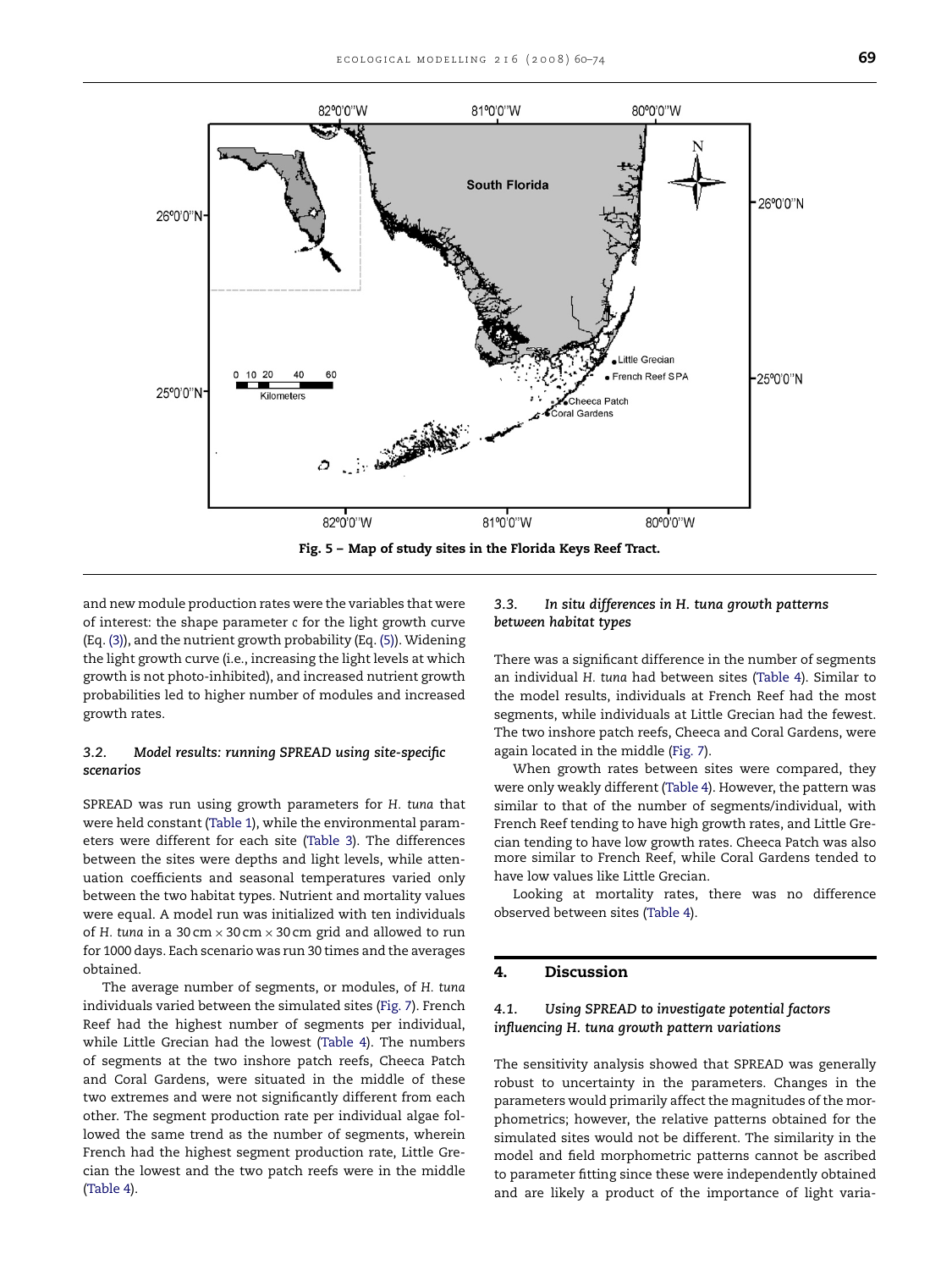<span id="page-10-0"></span>

**Fig. 6 – Plots of mean with standard deviation of the number of segments per individual and new segment production rate using different parameter values of different factors. The** *x***-axis represent the scaled values of the parameters. Numbers at the upper right-hand corner of each plot are the sensitivity indices for the particular parameter.**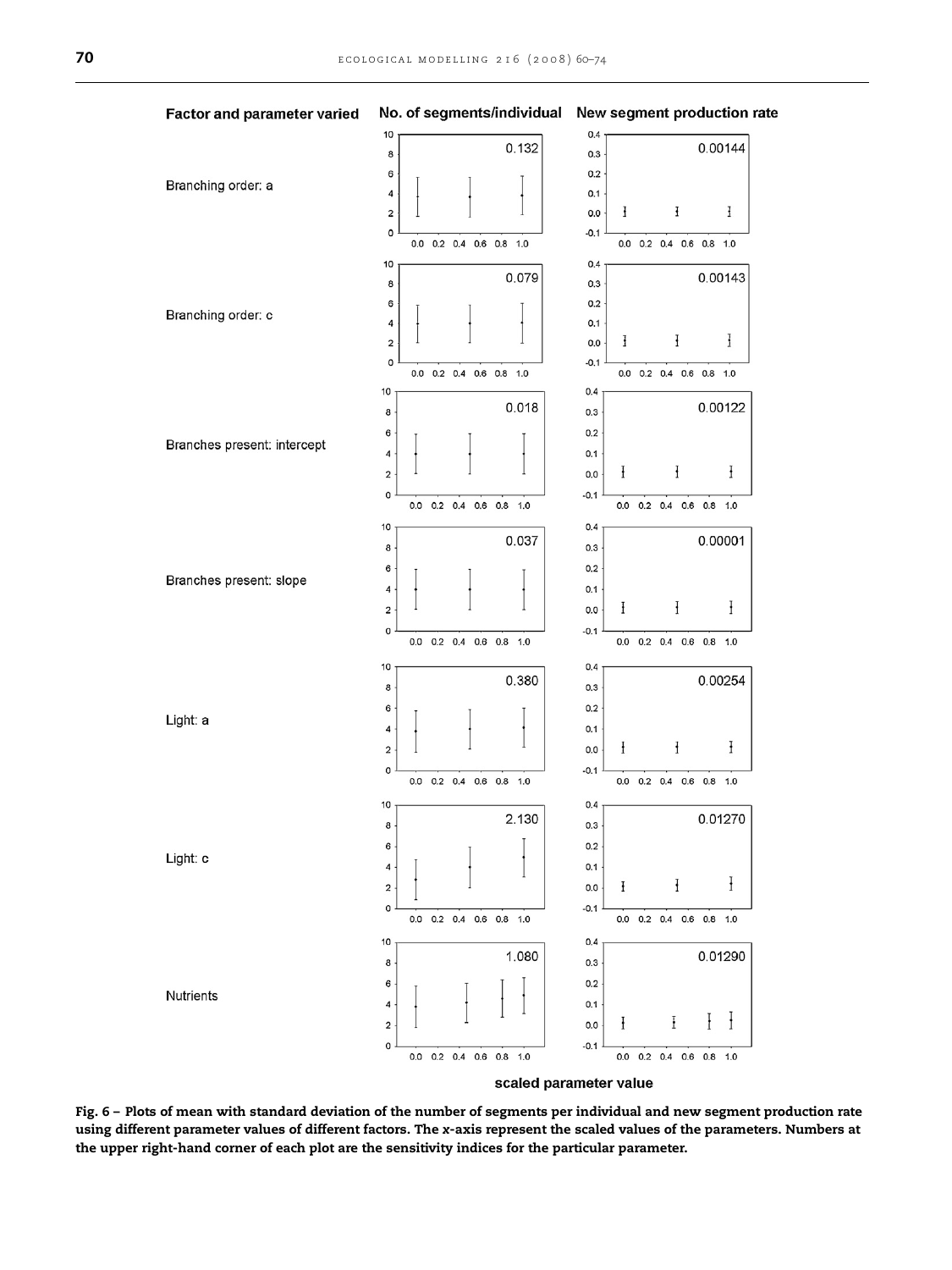<span id="page-11-0"></span>

| Table 4 - Summary of statistical analyses of model and field data |                                           |                              |  |  |  |  |
|-------------------------------------------------------------------|-------------------------------------------|------------------------------|--|--|--|--|
| Metric and factors tested                                         | Statistical test used                     | Results of analysis          |  |  |  |  |
| SPREAD                                                            |                                           |                              |  |  |  |  |
| Average number of segments per                                    | Kruskal-Wallis followed by Dunn's multi-  | $p = 1.283 \times 10^{-263}$ |  |  |  |  |
| individual between sites                                          | ple comparison post hoc test              |                              |  |  |  |  |
| Average segment production rate per                               | Kruskal-Wallis followed by Dunn's multi-  | $p = 7.89 \times 10^{-92}$   |  |  |  |  |
| individual per day between sites                                  | ple comparison post hoc test              |                              |  |  |  |  |
| Field                                                             |                                           |                              |  |  |  |  |
| Average number of segments per                                    | Repeated measures ANOVA (natural log      | $p = 0.025$                  |  |  |  |  |
| individual between sites                                          | transformed) followed by Tukey's HSD post |                              |  |  |  |  |
|                                                                   | hoc test                                  |                              |  |  |  |  |
| Average segment production rate per                               | Repeated measures ANOVA (Box-Cox          | $p = 0.06$                   |  |  |  |  |
| individual per day between sites                                  | transformed, $\lambda = -0.95$            |                              |  |  |  |  |
| Average loss of segments per individual                           | Repeated measures ANOVA (Box-Cox          | $p = 0.169$                  |  |  |  |  |
| per day (mortality rate) between sites                            | transformed, $\lambda = 2.1$ )            |                              |  |  |  |  |
|                                                                   |                                           |                              |  |  |  |  |

tion in *H. tuna* growth dynamics. The slight discrepancies between the model and field results highlights the potential importance of either nutrient levels and/or variation in growth parameters between populations as illustrated by some sensitivity of the model to these parameters.

The primary difference between the sites in the model runs was the light regime. Based on the comparable model results and field data, light seems to play a major role in shaping the growth rates and patterns of *H. tuna* in these reefs. In both the model and observed data, French Reef populations exhibited the highest number of segments and growth rates, while the shallowest site, Little Grecian, had the lowest values. [Vroom et al. \(2003\)](#page-14-0) also found differences between the shallow and deep *H. tuna* populations in another Florida Keys reef, Conch Reef. Similarly, they found that the deeper population had more segments, as well as higher growth rates. [Beach et al. \(2003\), w](#page-13-0)ho conducted a study on the ecophysiology of *H. tuna* in the same site as [Vroom et al. \(2003\), p](#page-14-0)rovides a potential explanation. This species' photosynthetic saturation point is well below the light that it experiences in the shallow site and can become photo-inhibited under high light conditions. The model results lend support to this photoinhibition hypothesis since the light growth curve of *H. tuna* allows for photo-inhibition to occur. In this study, the Little Grecian *H. tuna* were receiving approximately three times as much light as those in French Reef. The two inshore patch reefs (Coral Gardens and Cheeca Patch) are interesting because, if we only considered depth and surface irradiance, they would not be different from Little Grecian. However, they were significantly more turbid ([Boyer and Jones, 2004\) t](#page-13-0)han the offshore reefs, which is reflected in their attenuation coefficients in the model. This amounted to Little Grecian receiving about one and a half times more light than these patch reefs and making them intermediate between the two spur and groove sites in their light regimes. The growth patterns seen in the field and model follow this variation in light quantity reasonably well.

Mortality through fragmentation without survival does not appear to affect the variation in the morphometrics of the *H. tuna* populations in the field sites, and as also shown in the model scenarios. This is in spite of potential differences in the intensities of the cause of mortality between the patch and offshore reefs. The inshore patch reefs are protected and calmer sites, whereas the spur and groove offshore reefs are much more exposed to waves and currents that cause *H. tuna* fragmentation. In the SPREAD site-specific scenarios, equal mortality levels were also used and still led to the previously discussed comparable growth patterns between simulated sites.

There were some differences between the model and observed results. The model values were quantitatively lower compared to the field measurements. This is most likely due to the parameters being derived from laboratory experiments, even though these parameters were scaled up, as discussed in the Methods (Submodel) section of this paper. However, even with this discrepancy, the magnitudes are not hugely different (particularly for number of segments/individual while new segment production rate exhibited a one order difference) and the inter-site patterns were generally produced by the model.

Another difference between the model and observed results is that in the real reefs, the number of segments per individual of the patch reefs, particularly Cheeca Patch, tended to be closer to those of French Reef. The segment production rate of Cheeca Patch was also indistinguishable from French Reef. The model results did not show those patterns. However, if nutrient levels differed between sites in the model, with the patch reefs experiencing higher nutrient levels and the *H. tuna* being able to assimilate the higher nutrients, the patch reef populations would be expected to be closer to that of French Reef ([Fig. 7\).](#page-12-0) The long-term monitoring data of the SERC-FIU on water quality has documented the significantly higher Dissolved Inorganic Nitrogen (DIN) found in inshore reefs [\(Boyer and Jones, 2004\)](#page-13-0) and has classified sites close to Cheeca and Coral Gardens as having relatively elevated DIN. [Smith et al. \(2004\)](#page-14-0) suggest that differences between shallow and deep populations of *H. tuna* in one offshore site, Conch Reef, could also be due to higher nutrient concentrations in the deeper area of the site. They documented that the deeper populations were less nutrient limited, potentially due to the influx of deep-water nutrients from upwelling events that did not reach the shallow back-reef area.

An assumption so far in the previous discussions has been that the *H. tuna* populations in both the offshore and patch reefs have similar growth curves. However, it is possible that these are different. [Beach et al. \(2003\)](#page-13-0) saw differences in the photosynthetic performance (i.e., parameters in the photosynthesis–irradiance curves) of shallow (7m) versus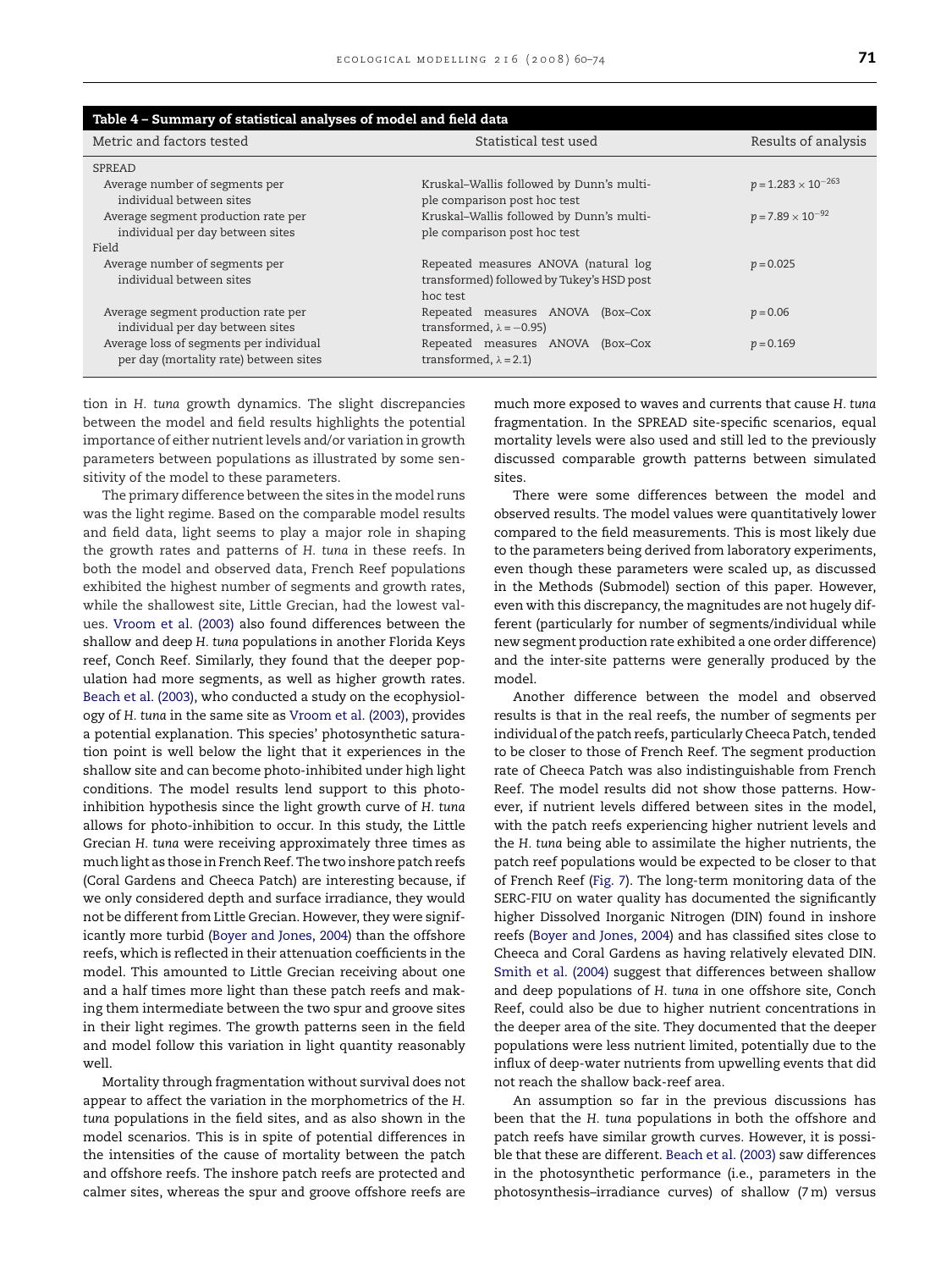<span id="page-12-0"></span>

**Fig. 7 – Results from simulated site-specific runs of SPREAD and measurements from actual field sites in the Florida Keys. (A) Number of segments per individual** *Halimeda tuna***. (B) New segments produced per individual per day. Model values are averages of 30 model runs. Error bars represent the standard errors. Sites with different letters are significantly different from each other (***p* **< 0.01). The lower row of letters corresponds to the model data, while the upper row is for the field data. These graphs also show the results from simulated high nutrient conditions in Coral Gardens and Cheeca Patch as points (high nutrient model scenario). CG = Coral Gardens, CH = Cheeca Patch, FR = French Reef, LG = Little Grecian. Note different axes used in (B) in order to better illustrate comparison of patterns.**

deep (21m) populations; thus, similar variations in growth responses are potentially present between patch and offshore reef populations. Based on the results of the sensitivity analysis, such differences in the shape of the light growth curve can affect the model morphometrics. A comparable effect can also result from discrepancies in nutrient growth probabilities between populations. Although the authors know of no studies that have contrasted growth patterns between populations due to heterogeneous responses to the same nutrient levels, such differences could exist in nutrient uptake rates or the physiological process of converting these nutrients into growth. Variations in the light growth curve parameters (particularly *c*, which controls the decline due to photo-inhibition) and nutrient growth probabilities could be alternative explanations for the discrepancy between the model and field results, and point to parameters that need to be circumspectly set.

## *4.2. SPREAD results comparable to independently observed data: pattern-oriented approach to evaluate SPREAD performance*

A focal point in the formulation of SPREAD was to capture the essential characteristics of the target macroalgae that led to realistic growth patterns. Thus, an important part of this modeling project was obtaining data that could be independently compared to the model results and allow us to have confidence in model performance. [Grimm et al. \(2005\)](#page-13-0) advocated the use of what they term 'pattern-oriented modeling' (or POM) as a means of testing, calibrating and validating agent-based models. POM fundamentally follows the scientific method of using observed patterns in nature to generate questions and hypotheses and of course to test these. In the present case, parameters for the model were derived from literature and laboratory experiments, rather than being calibrated with the field data. This completely independently parameterized SPREAD was able to reproduce the general growth patterns (number of segments/individual and segment production rates) of *H. tuna* as observed in four reef sites in the Florida Keys.

## **5. Conclusions**

The use of a spatially explicit agent-based model enabled us to the capture the emergence of macroalgal growth forms that can have important implications in terms of spatial occupation and spread in the coral reef substrate. The model SPREAD allows incorporation of the modularity, clonality and morphological plasticity of *Halimeda* and *Dictyota* spp., the dominant macroalgae in the Florida Keys. It revolves around the iteration of macroalgal module production in response to light, temperature, nutrients, and space availability, and this process builds the individual algae then the population in a patch of reef substrate.

SPREAD was used to simulate the growth of *H. tuna* based on literature and laboratory-derived values for growth factors. Therefore, the model is based on data that is entirely independent from the field data gathered, but it was able to generally simulate patterns observed in the real study sites, generate potential explanations for these patterns, as well as hypotheses that could account for discrepancies. When model and field results were qualitatively compared, SPREAD showed that it can reproduce general growth patterns of *H. tuna* in contrasting reef sites. Explorations with the model in conjunction with the field measurements illustrated its use in potentially teasing out mechanisms and factors responsible for the growth patterns observed. The differences in the morphometrics of *H. tuna* between these reefs seem highly influenced by the growth requirements of light and nutrients, rather than mortality, and follow the observed variations in these environmental conditions. However, the potential that inherent differences in growth responses (thus, differences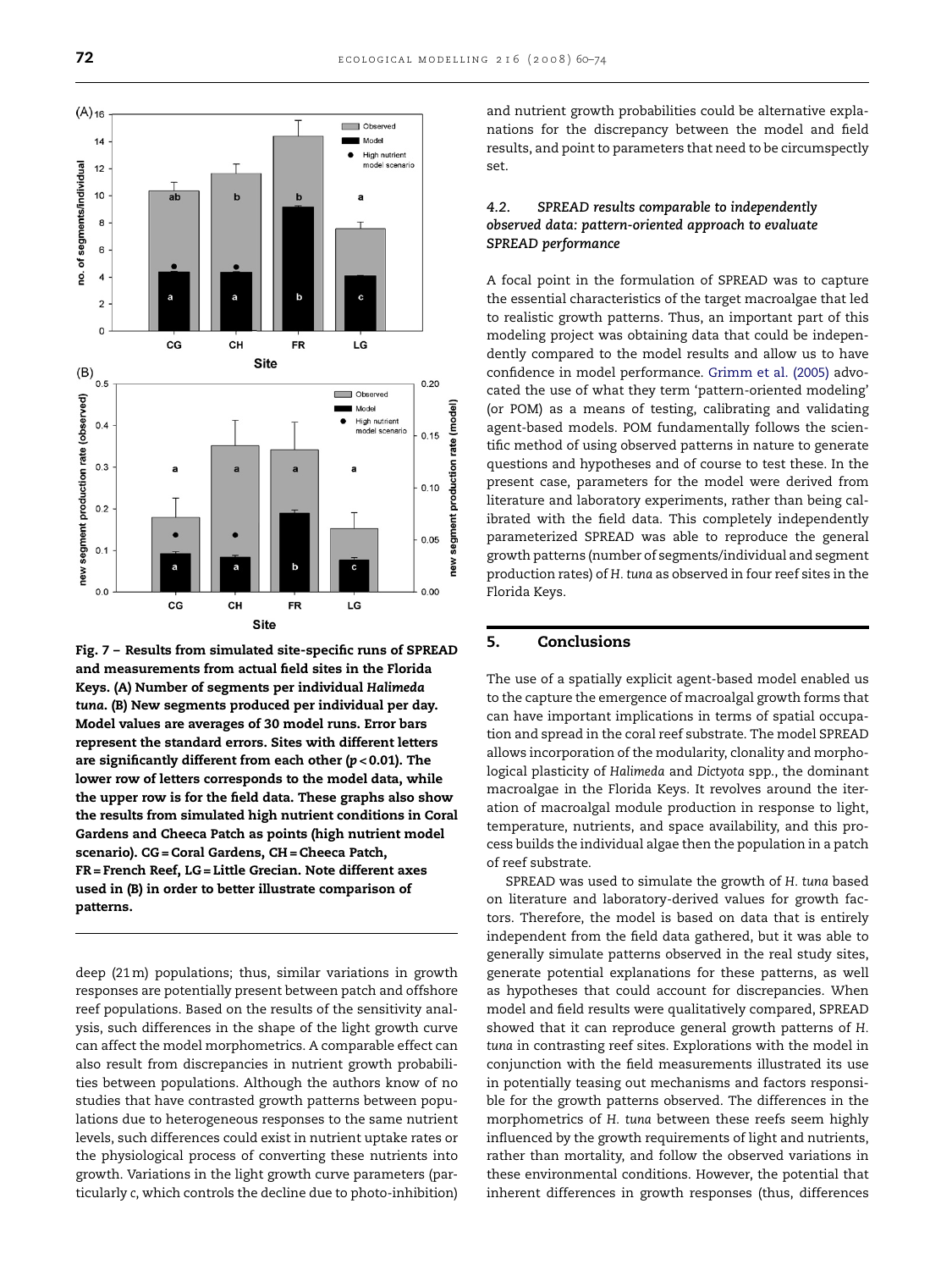<span id="page-13-0"></span>in growth curve and probabilities parameterization) are also contributing to the observed variations cannot be ruled out.

This study shows that mosaics of experiments and scenario running in models can be instructive in discerning patterns and the potential causes of these patterns.

## **Acknowledgements**

The authors would like to thank Ligia Collado, Diego Lirman, Larry Brand, and Peter Glynn, Felimon Gayanilo for their invaluable ideas and comments during the development of this project. Marilyn Brandt and Wade Cooper provided much needed hands-on support for the project. We are also grateful for the funding provided by the Environmental Protection Agency (X-83166101-2 NCORE), NSF Biocomplexity Grant (OCE-0119976), Fulbright-Department of Agriculture Philippines Scholarship, Maytag Fellowship, International Society for Reef Studies/Ocean Conservancy Fellowship, Khalid bin Sultan Living Oceans Foundation, Project Aware, and the hours of boat support provided by The Keys Marine Laboratory. DeAngelis was supported by the Florida Integrated Science Center.

#### references

- Beach, K., Walters, L., Vroom, P., Smith, C., Coyer, J., Hunter, C., 2003. Variability in the ecophysiology of *Halimeda* spp. (Chlorophyta, Bryopsidales) on Conch Reef, Florida Keys, USA. Journal of Phycology 39, 633–643.
- Biber, P.D., 2002. The effects of environmental stressors on the dynamics of three functional groups of algae in *Thalassia testudinum* habitats of Biscayne Bay, Florida: a modeling approach. Ph.D., University of Miami, Miami.
- Boyer, J.N., Jones, R.D., 2004. FY2004 Annual Report of the Water Quality Monitoring Project. Southeast Environmental Research Center Florida International University, Miami, FL.
- Cain, M.L., Pacala, S.W., Silander, J.A., Fortin, M.J., 1995. Neighborhood models of clonal growth in the white clover Trifolium-Repens. American Naturalist 145, 888–917.
- Clifton, K.E., 1997. Mass spawning by green algae on coral reefs. Science 275, 1116–1118.
- Collado-Vides, L., 2002. Morphological plasticity of *Caulerpa prolifera* (*Caulerpales Chlorophyta*) in relation to growth form in a coral reef lagoon. Botanica Marina 45, 123–129.
- Collado-Vides, L., Gomez-Alcaraz, G., Rivas-Lechuga, G., Gomez-Gutierrez, V., 1997. Simulation of the clonal growth of *Bostrychia radicans* (Ceramiales-Rhodophyta) using Lindenmayer system. BioSystems 42, 19–27.
- Connell, J.H., Keough, M.J., 1985. Disturbance and patch dynamics of subtidal marine animals on hard substrata. In: Pickett, S.T.A., White, P.S. (Eds.), The Ecology of Natural Disturbance and Patch Dynamics. Academic Press, Inc, pp. 125–151.
- Cook, R.E., 1985. Growth and development in clonal plant populations. In: Jackson, J.B.C., Buss, L.W., Cook, R.E. (Eds.), Population Biology and Evolution of Clonal Organisms. Yale University Press, New Haven, pp. 259–296.
- Cunningham, P., 2007. A sensitivity analysis of an individual-based model. Thesis. Humboldt State University, Arcata, CA.
- Gardner, T.A., Cote, I.M., Gill, J.A., Grant, A., Watkinson, A.R., 2003. Long-term region-wide declines in Caribbean corals. Science 301, 958–960.
- Grimm, V., Berger, U., Bastiansen, F., Eliassen, S., Ginot, V., Giske, J., Goss-Custard, J., Grand, T., Heinz, S.K., Huse, G., Huth, A., Jepsen, J.U., Jorgensen, C., Mooij, W.M., Muller, B., Pe'er, G., Piou, C., Railsback, S.F., Robbins, A.M., Robbins, M.M., Rossmanith, E., Ruger, N., Strand, E., Souissi, S., Stillman, R.A., Vabo, R., Visser, U., DeAngelis, D.L., 2006. A standard protocol for describing individual-based and agent-based models. Ecological Modelling 198, 115–126.
- Grimm, V., Revilla, E., Berger, U., Jeltsch, F., Mooij, W.M., Railsback, S.F., Thulke, H.H., Weiner, J., Wiegand, T., DeAngelis, D.L., 2005. Pattern-oriented modeling of agent-based complex systems: lessons from ecology. Science 310, 987–991.
- Haddad, A.M.G., Ormond, R.F.G., 1994. Use of photography and image analysis for in situ monitoring of growth rates of intertidal fucoid algae. Journal of the Marine Biological Association of the U. K. 74, 727–730.
- Heyward, A.J., Negri, A.P., 1999. Natural inducers for coral larval metamorphosis. Coral Reefs 18, 273–279.
- Hill, D., Coquillard, P., de Vaugelas, J., Meinesz, A., 1998. An algorithmic model for invasive species: application to *Caulerpa taxifolia* (Vahl) C Agardh development in the North-Western Mediterranean Sea. Ecological Modelling 109, 251–265.
- Hillis-Colinvaux, L., 1980. Ecology and taxonomy of *Halimeda*: primary producer of coral reefs. In: Blaxter, J.H.S., Russell, S.F., Yonge, S.M. (Eds.), Advances in Marine Biology. Academic Press Inc. Ltd., London, pp. 1–327.
- Hughes, T.P., 1994. Catastrophes, phase shifts, and large-scale degradation of a Caribbean coral reef. Science 265, 1547–1551.
- Hurd, C.L., 2000. Water motion, marine macroalgal physiology, and production. Journal of Phycology 36, 453–472.
- Hutchings, M.J., Wijesinghe, D.K., 1997. Patchy habitats, division of labour and growth dividends in clonal plants. Trends in Ecology and Evolution 12, 390–394.
- Jackson, J.B.C., Coates, A.G., 1986. Life cycles and evolution of clonal (modular) animals. Philosophical Transactions of the Royal Society of London. Series B, Biological Sciences 313, 7–22.
- Kaandorp, J.A., Kubler, J.E., 2001. The Algorithmic Beauty of Seaweeds Sponges and Corals. Springer-Verlag, Heidelberg/New York, 193 pp.
- Kuffner, I.B., Walters, L.J., Becerro, M.A., Paul, V.J., Ritson-Williams, R., Beach, K.S., 2006. Inhibition of coral recruitment by macroalgae and cyanobacteria. Marine Ecology Progress Series 323, 107–117.
- Lewis, S.M., Norris, J.N., Searles, R.B., 1987. The regulation of morphological plasticity in tropical reef algae by herbivory. Ecology 68, 636–641.
- Lirman, D., Biber, P., 2000. Seasonal dynamics of macroalgal communities of the Northern Florida Reef Tract. Botanica Marina 43, 305–314.
- Littler, D.S., Littler, M.M., 2000. Caribbean Reef Plants. Offshore Graphics, Inc., Washington, DC, 542 pp.
- Littler, M.M., 1980. Morphological form and photosynthetic performances of marine macroalgae: tests of a functional/form hypothesis. Botanica Marina 22, 161–165.
- Littler, M.M., Littler, D.S., 1994. Essay: tropical reefs as complex habitats for diverse macroalgae. In: Lobban, C.S., Harrison, P.J. (Eds.), Seaweed Ecology and Physiology. Cambridge University Press, pp. 72–75.
- Lovett-Doust, L., 1981. Population dynamics and local specialization in a clonal perennial (*Ranunculus repens*) I. The dynamics of ramets in contrasting habitats. Journal of Ecology 69, 743–755.
- Lubchenco, J., Cubit, J., 1980. Heteromorphic life histories of certain marine algae as adaptations to variations in herbivory. Ecology 61, 676–687.